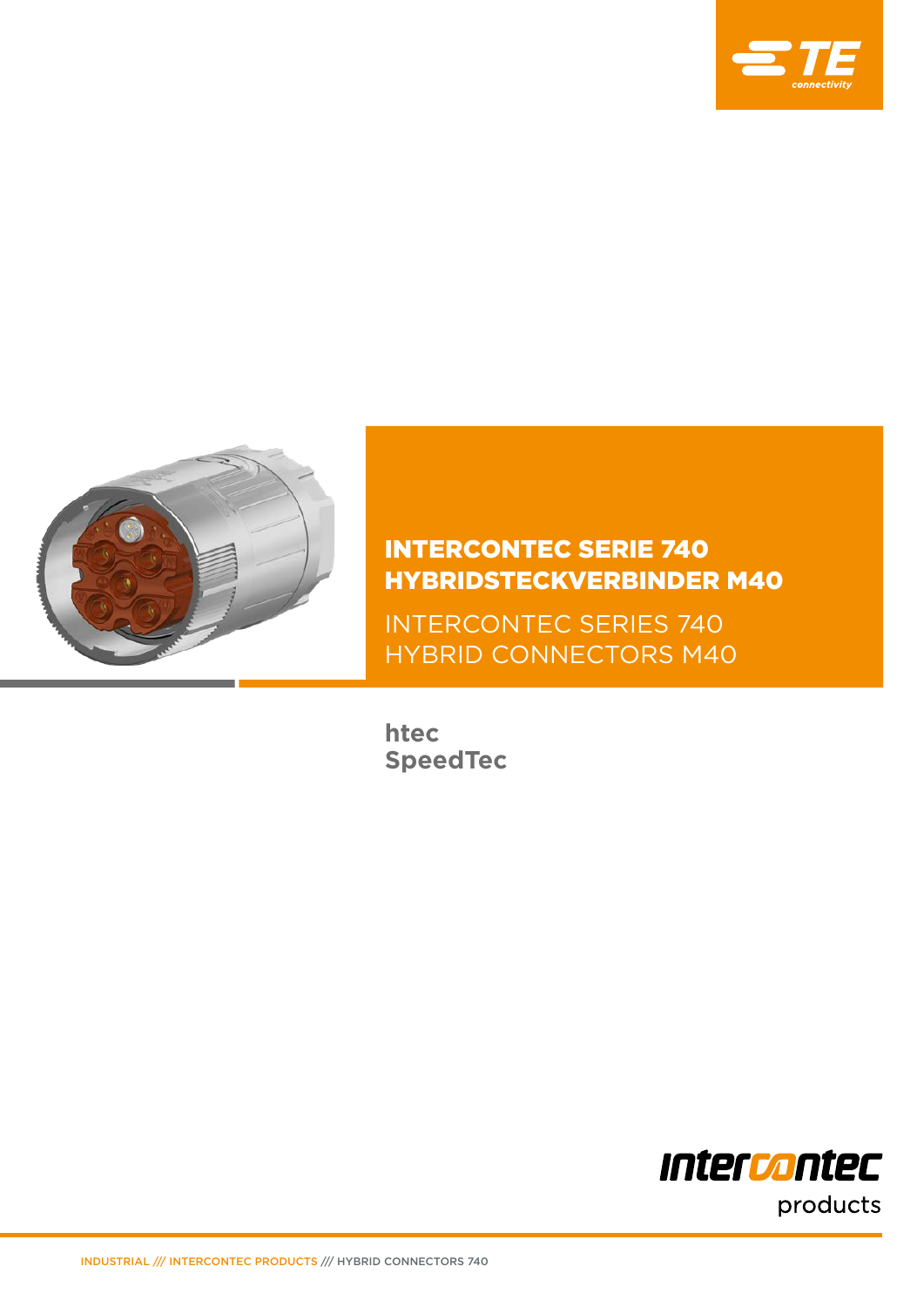| <b>Technische Daten</b>       | <b>Technical Data</b>                        |
|-------------------------------|----------------------------------------------|
| <b>Polzahl</b> number of pins | 9                                            |
| Leistung power                | $5(4 + PE)$                                  |
| Signal<br>signal              | 4                                            |
| Temperaturbereich             | $-20$ °C bis 130 °C                          |
| temperature range             | $-20$ °C to 130 °C                           |
| Kabelklemmbereich             | $\varnothing$ 7,0 mm - $\varnothing$ 25.0 mm |
| clamping range                | $\varnothing$ 7,0 mm - $\varnothing$ 25.0 mm |
| Schutzart                     | gesteckt IP 66/67                            |
| protection type               | IP 66/67 when connected                      |
| Verriegelung                  | Schnellverschluss SpeedTec                   |
| locking                       | quick release SpeedTec                       |

| <b>Elektrische Daten</b>                                       | <b>Electrical Data</b>            |                              |
|----------------------------------------------------------------|-----------------------------------|------------------------------|
| *Bemessungsstrom<br>Leistung<br>Signal                         | *rated current<br>power<br>signal | max. 70 A<br>max. 7 A        |
| Bemessungsspannung<br>Leistung<br>Signal                       | rated voltage<br>power<br>signal  | 750 V AC / 890 V DC<br>150 V |
| Bemessungsstoßspannung (L-L)<br>rated insulation voltage (L-L) |                                   |                              |
| Leistung<br>Signal                                             | power<br>signal                   | 6000 V<br>2500 V             |
| Steckzyklen                                                    | mating cycles                     | 500                          |
| *bei max. Anschlussquerschnitt                                 | *for max, wire cross-section      |                              |

#### **Data according to VDE 0110/EN61984, Paragraph 6.19.2.2 Werte nach VDE 0110/EN61984, Abschnitt 6.19.2.2**

| Verschmutzungsgrad<br>pollution degree          |                            |
|-------------------------------------------------|----------------------------|
| Uberspannungskategorie<br>over voltage category | Ш                          |
| Max. Aufstellhöhe<br>max. height for operation  | bis 2000 m<br>up to 2000 m |

| <b>Werkstoffe</b>       |                   | <b>Material</b>                                         |
|-------------------------|-------------------|---------------------------------------------------------|
| Gehäuse<br>housing      |                   | Zinkdruckguß, vernickelt<br>zinc diecast, nickel plated |
| Klemmring<br>clamp ring |                   | Zinkdruckguß, vernickelt<br>zinc diecast, nickel plated |
| Isolierkörper           | insulation insert | PA 6.6 mod., UL 94 / VO                                 |
| Dichtungen              | seals             | FKM                                                     |

| <b>Elektrische Daten</b>                                       | <b>Electrical Data</b> |                |
|----------------------------------------------------------------|------------------------|----------------|
| *Bemessungsstrom                                               | *rated current         | 1.2A           |
| Bemessungsspannung                                             | rated voltage          | 30 V (DC/AC)   |
| Bemessungsstoßspannung (L-L)<br>rated insulation voltage (L-L) |                        | 1500 V         |
| Durchgangswiderstand contact resistance                        |                        | $\leq$ 15 m0hm |

# **Stecker**

# **Plug**

- 5 + 4-polig, Buchse (5 x  $\oslash$  3,6 mm (4 + PE) + 4 x  $\oslash$  1 mm)
- Schutzleitergehäuseanbindung gem. VDE 0627
- Berührungsschutz nach VDE 0623
- sichere Trennung nach VDE 0140
- 360° EMV Schirmung
- 5 + 4-pin, socket (5 x  $\oslash$  3.6 mm (4 + PE) + 4 x  $\oslash$  1 mm)
- earth-housing connection according to VDE 0627
- protection against contact according to VDE 0623
- electrically protective separation to VDE 0140
- 360° EMC Shielding

# **Kupplung**

- **Extension**
- 5 + 4-polig, Stift (5 x  $\oslash$  3,6 mm (4 + PE) + 4 x  $\oslash$  1 mm)
- Schutzleitergehäuseanbindung gem. VDE 0627
- sichere Trennung nach VDE 0140
- 360° EMV Schirmung
- 5 + 4-pin, Pin (5 x  $\oslash$  3.6 mm (4 + PE) + 4 x  $\oslash$  1 mm)
- earth-housing connection according to VDE 0627
- electrically protective separation to VDE 0140
- 360° EMC Shielding

#### **Winkeleinbaudose**

**Receptacle Angled**

• stufenlos drehbar

- 5 + 4-polig, Stift (5 x  $\oslash$  3,6 mm (4 + PE) + 4 x  $\oslash$  1 mm)
- $\cdot$  Flansch 40 x 40
- Schutzleitergehäuseanbindung gem. VDE 0627
- sichere Trennung nach VDE 0140
- rotatable
- 5 + 4-pin, Pin (5 x  $\oslash$  3.6 mm (4 + PE) + 4 x  $\oslash$  1 mm)
- Flange 40 x 40
- earth-housing connection according to VDE 0627
- electrically protective separation to VDE 0140

#### **option Data Element 2-, 6-pole optional Datenelement 2-, 6-polig**

- separate EMV-Schirmung
- separate EMC-Shielding
- 

 $\overline{2}$ 

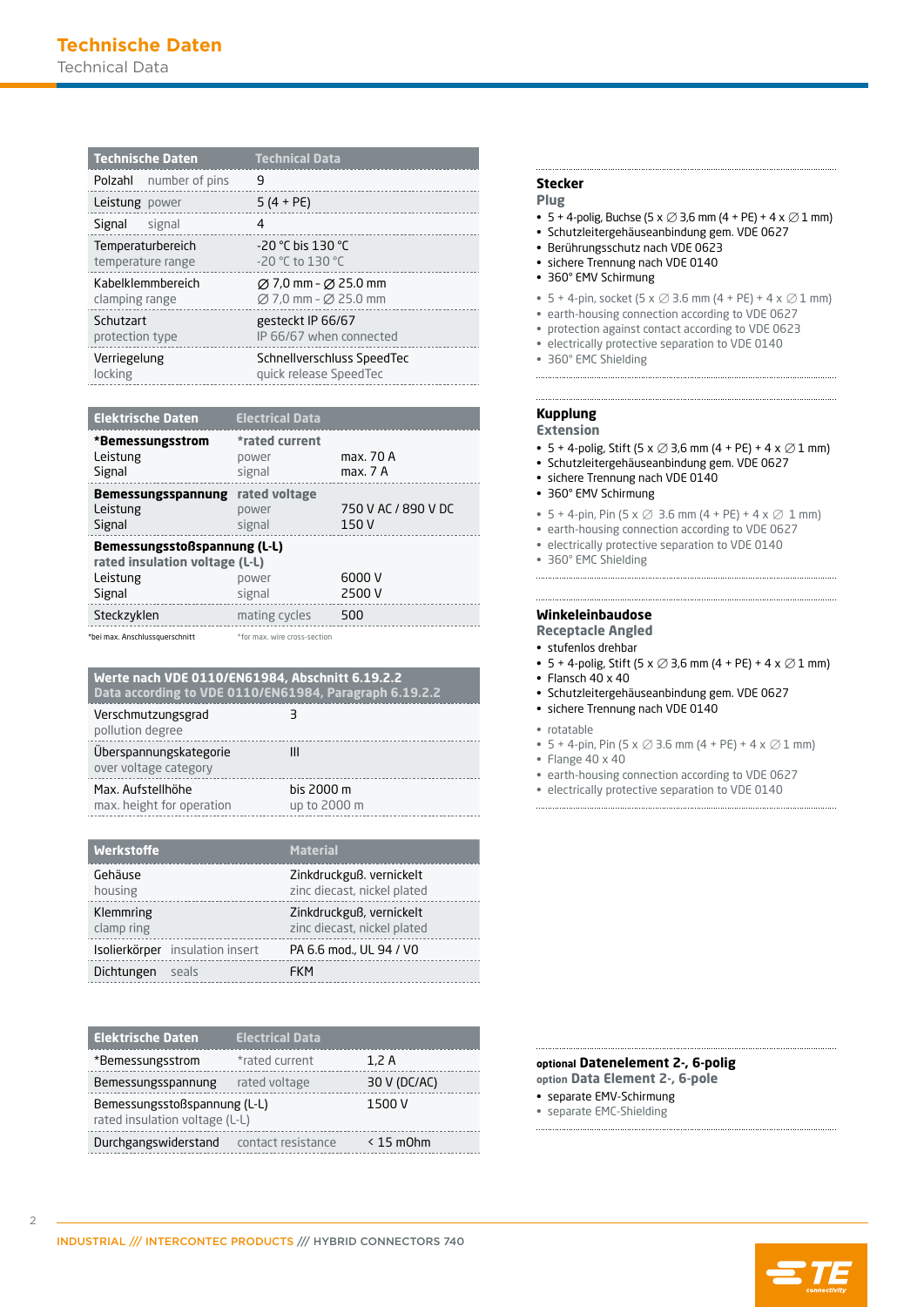

**H 8 1 A 0 1 0 0**

Vernickelt, mit SpeedTec **Schnellverschluss Stecker**

nickel-plated, with SpeedTec quick lock fastener **Plug**



## **Ethernet Elemente**



**2 x** m **1,0 mm**

**40.A711.00**

Nicht im Lieferumfang enthalten Not part of product contents **Kontaktbuchse Ø1 mm** female contact Ø1 mm

 **0 3**



**60.279.11**

# **Kabelklemmungen**

#### Kabelklemmbereich 7,0 - 9,0 m **Kronenklemmung**

Integrierte Dichtung, Verdrehsicherung und koaxiale Kronen-Schirmanbindung. Keine Schirmkürzung erforderlich.

Integrated seal, anti-twist protection and coaxial crown shield connection. No shield trimming required.

**Crown Clamp** cable clamping range 7.0 – 9.0 mm







Nicht im Lieferumfang enthalten Not part of product contents **Kontaktbuchse**  $\varnothing$  **3,6 mm** female contact  $\varnothing$  3.6 mm



lotted, crimping range 1.5 - 10.0 mm<sup>3</sup>

mating view

**60.225.11**



slotted, crimping range 6.0 – 16.0 mm² geschlitzt, Crimpbereich 6,0 – 16,0 mm² **60.227.11**

Art.-Nr. Art. No.

Nicht im Lieferumfang enthalten Not part of product contents **Kontaktbuchse**  $\varnothing$  **1 mm** female contact  $\varnothing$  1 mm

lotted, crimping range 0.14 - 1.0 mm geschlitzt, Crimpbereich 0,14 – 1,0 mm² m **1 mm** m **1 mm 60.279.11**



slotted, crimping range 0.5 - 1.5 mm geschlitzt, Crimpbereich 0,5 – 1,5 mm² **60.216.11**

Art.-Nr. Art. No.

# **Ethernet elements**





slotted, crimping range 0.14 – 1.0 mm² slotted, crimping range 0.03 - 0.34 mm² **60.278.11**

Art.-Nr. Art. No.

Art. No.

3

# **Cable Clamps**

 **4 4** Kabelklemmbereich 9,0 – 16,0 mm cable clamping range 9.0 – 16.0 mm  **4 5** ٠ T T Kabelklemmbereich 16,5 – 25,0 mm cable clamping range 16.5 – 25.0 mm

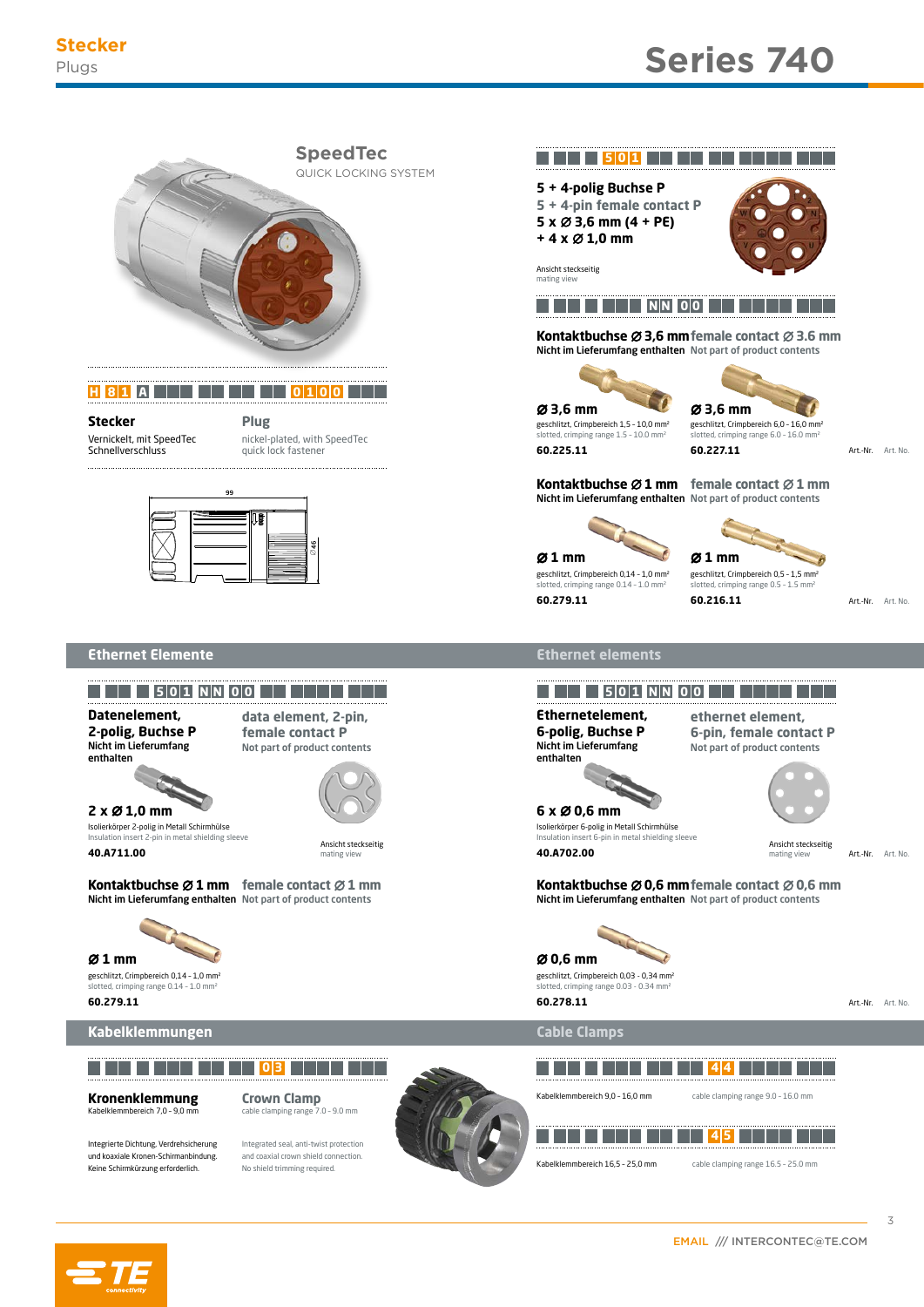

**H 8 2 A 0 1 0 0**

für SpeedTec Schnellverschluss, **Kupplung**

vernickelt

for SpeedTec quick lock fastener, **Extension**

nickel-plated



# **Ethernet Elemente**

Integrierte Dichtung, Verdrehsicherung und koaxiale Kronen-Schirmanbindung. Keine Schirmkürzung erforderlich.

 $\Delta$ 

Art.-Nr.



Integrated seal, anti-twist protection and coaxial crown shield connection. No shield trimming required.



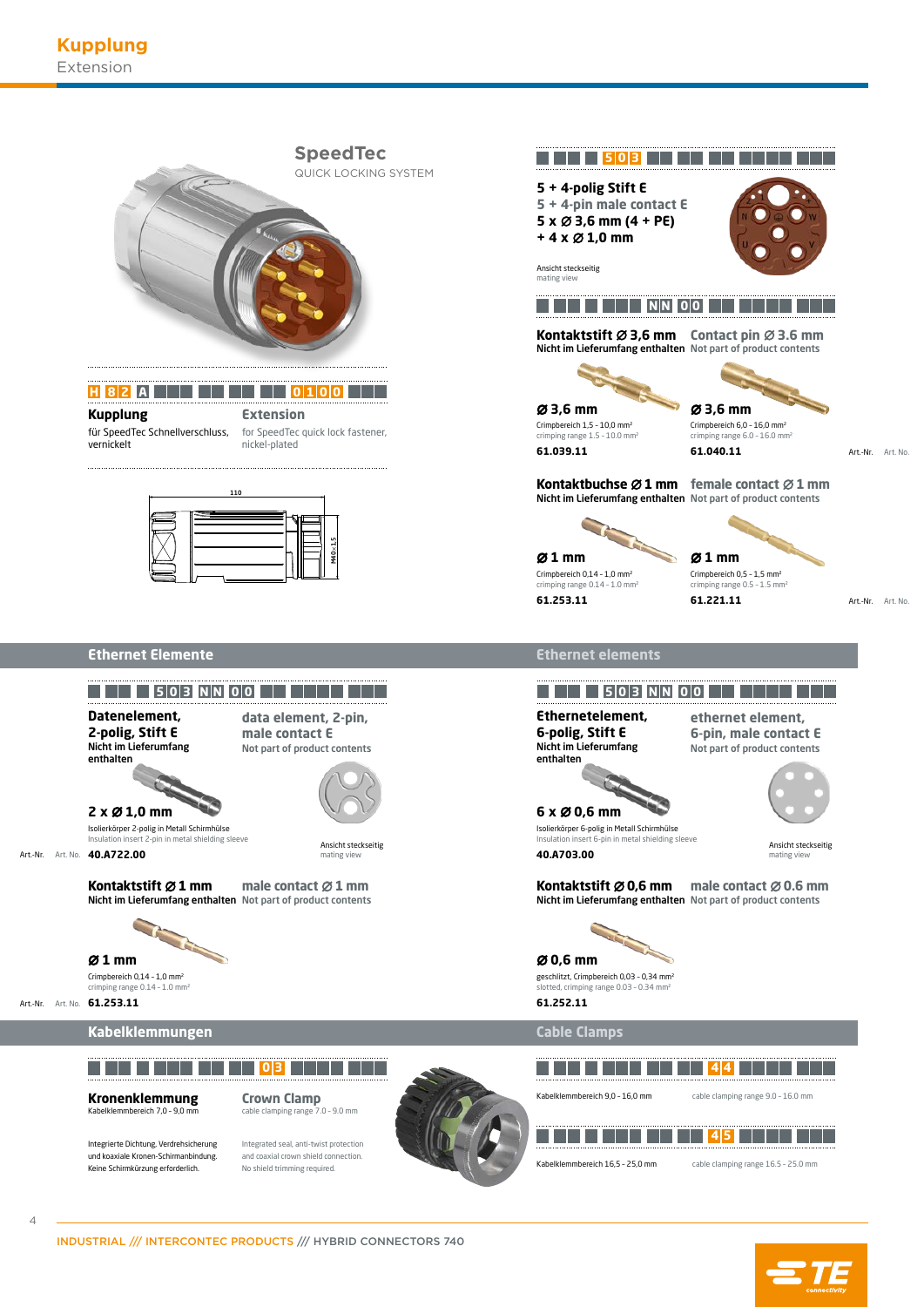

# **H 8 6 E 0 1 0 0**

**Winkeleinbaudose drehbar** für SpeedTec Schnellverschluss, Collinox-beschichtet

**Receptacle Angled rotatable** for SpeedTec quick lock fastener, Collinox-plated



## **Ethernet Elemente**

**Datenelement, 2-polig, Stift E** Nicht im Lieferumfang enthalten

**data element, 2-pin, male contact E**



Insulation insert 2-pin in metal shielding sleeve **Insulation insert 6-pin in metal shielding sleeve** Insulation insert 6-pin in metal shielding sleeve Isolierkörper 2-polig in Metall Schirmhülse Isolierkörper 6-polig in Metall Schirmhülse **40.A722.00 40.A703.00**

mating view matters of the contract of the contract of the contract of the contract of the contract of the contract of the matter of the matter view matter view matter view matter view matter view matter view matter view m

Nicht im Lieferumfang enthalten Not part of product contents **Kontaktstift**  $\emptyset$  **1 mm** and  $\emptyset$  **1 mm Kontaktstift**  $\emptyset$  **0,6 mm** 



**61.253.11 61.252.11**





Nicht im Lieferumfang enthalten Not part of product contents **Kontaktstift Ø 3,6 mm** Contact pin Ø 3.6 mm



crimping range 1.5 – 4.0 mm²

Crimpbereich 1,5 – 4,0 mm²

**61.196.11**



crimping range 6.0 - 10.0 mm **61.195.11**

Art.-Nr. Art. No.

Nicht im Lieferumfang enthalten Not part of product contents **male contact**  $\varnothing$  **1 mm Kontaktstift Ø1 mm** 

crimping range 0.14 – 1.0 mm² Crimpbereich 0,14 – 1,0 mm² **61.253.11 61.221.11** m **1 mm** m **1 mm**

crimping range 0.5 – 1.5 mm² Crimpbereich 0,5 – 1,5 mm²

Art.-Nr. Art. No.

# **Ethernet elements**

# **5 0 2 N N 0 0 5 0 2 N N 0 0**

**Ethernetelement, 6-polig, Stift E** Nicht im Lieferumfang enthalten

**ethernet element, 6-pin, male contact E** Not part of product contents **Nicht im Lieferumfang** Not part of product contents

Ansicht steckseitig Ansicht steckseitig Art.-Nr.

Nicht im Lieferumfang enthalten Not part of product contents **male contact**  $\emptyset$  **1 mm**<br>**Kontaktstift**  $\emptyset$  **0,6 mm male contact**  $\emptyset$  **0.6 mm** 



crimping range 0.14 – 1.0 mm² slotted, crimping range 0.03 – 0.34 mm²

Art.-Nr. Art. No.

Art. No.

5

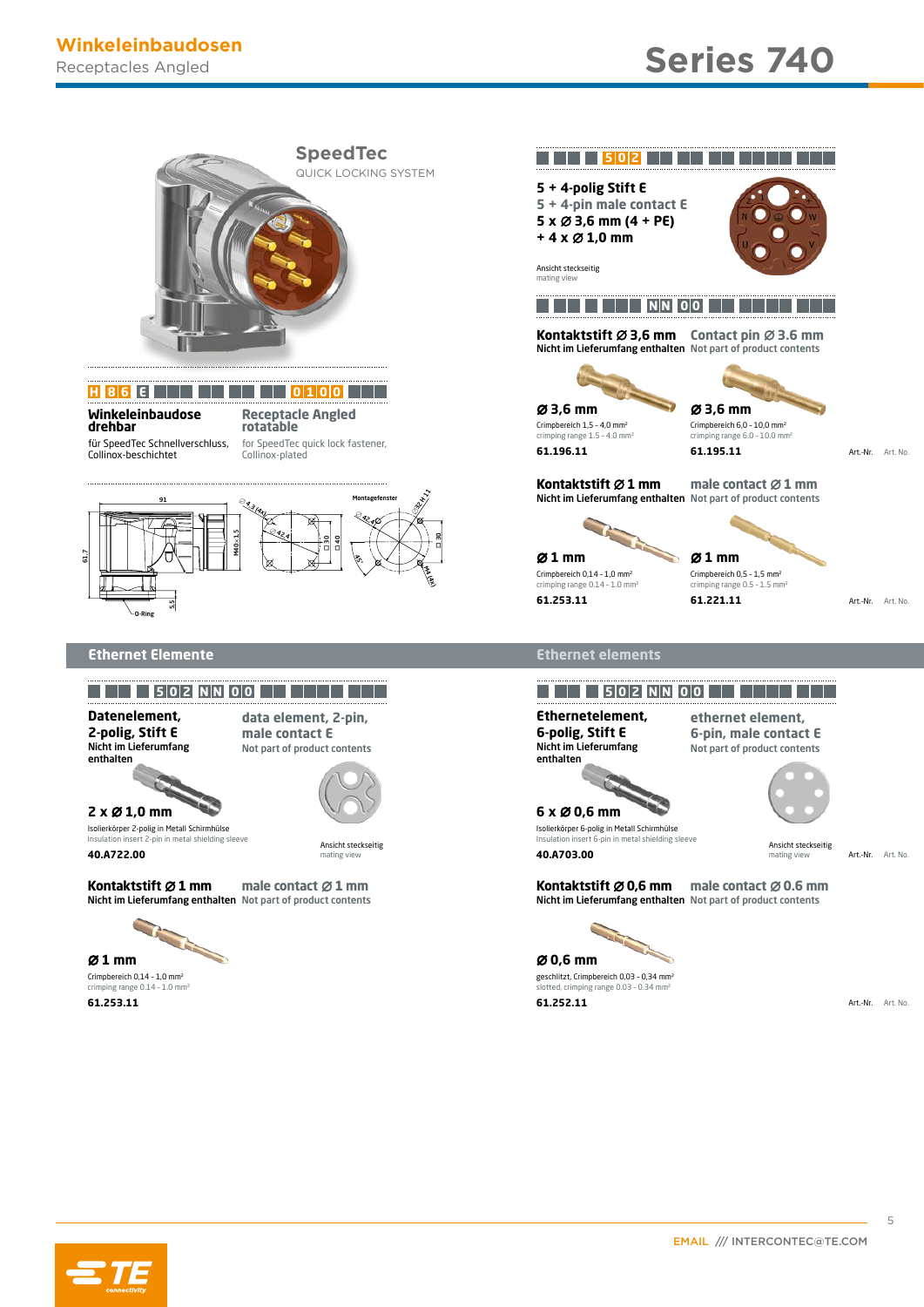

M5(4x)

#### **Metallflansch, klappbar**

mit Dichtring, optional auf gerade Gehäuse klemmbar





Vorderwandmontage: M4 Hinterwandmontage: Ø5,2

with sealing ring, can be used with straight housing alternatively

**Metal Flange, hinged**

**Klemmringadapter M32 x 1,5**

geeignet für alle Kabelabgänge





### **Metal Verschlusskappe**

passend zu Einbaudosen und Kupplungen SpeedTec und schraub, inkl. Dichtung und Seil mit Befestigungsöse

**Metall-**



compatible with receptacles and extensions SpeedTec and screw version, includes seal and cord with eyelet for attachment



passend für Einbaudosen und Kupplungen **Kunststoff-Hutstopfen**

compatible with recep-**Plastic Protection Cap**

tacles and extensions

# **Assembly Tools Montagewerkzeuge**

#### **C0.323.00**

## **Montagezange (Set im Koffer)**

zur Konfektionierung der Daten-/Ethernet-Einsätze. Bestehend aus:

## **Assembly tool (set in case)**

for assembling data-/ethernet-inserts consisting of:

# **VC.004.00**

# **Spannvorrichtung**

**Fixture** for gently tightening straight connectors to screw on cable clamp für das schonende Spannen von Geradsteckern beim Auf-schrauben der Kabelklemmung





**Insert**

**Zange**





Crimpeinsatz für Zange C0.282.00 zur Crimpung der Schirmdrähte auf die Schirmhülse



crimping insert for the assembly tool C0.282.00 for crimping the wire shield on the shielding sleeve



insert for the assembly tool C0.282.00 for a correct positioning of the shielding sleeve **insert**



**Einbauzange**

Einbauhilfe zur Montage des Isolierkörpers in die Winkeleinbaudose SpeedTec

**Fitting Tool**

auxilliary device for installation of insulator in angled receptacle SpeedTec



Einsatz für Zange C0.282.00 zur lagerichtigen Positionierung der äußeren Schirmhülse

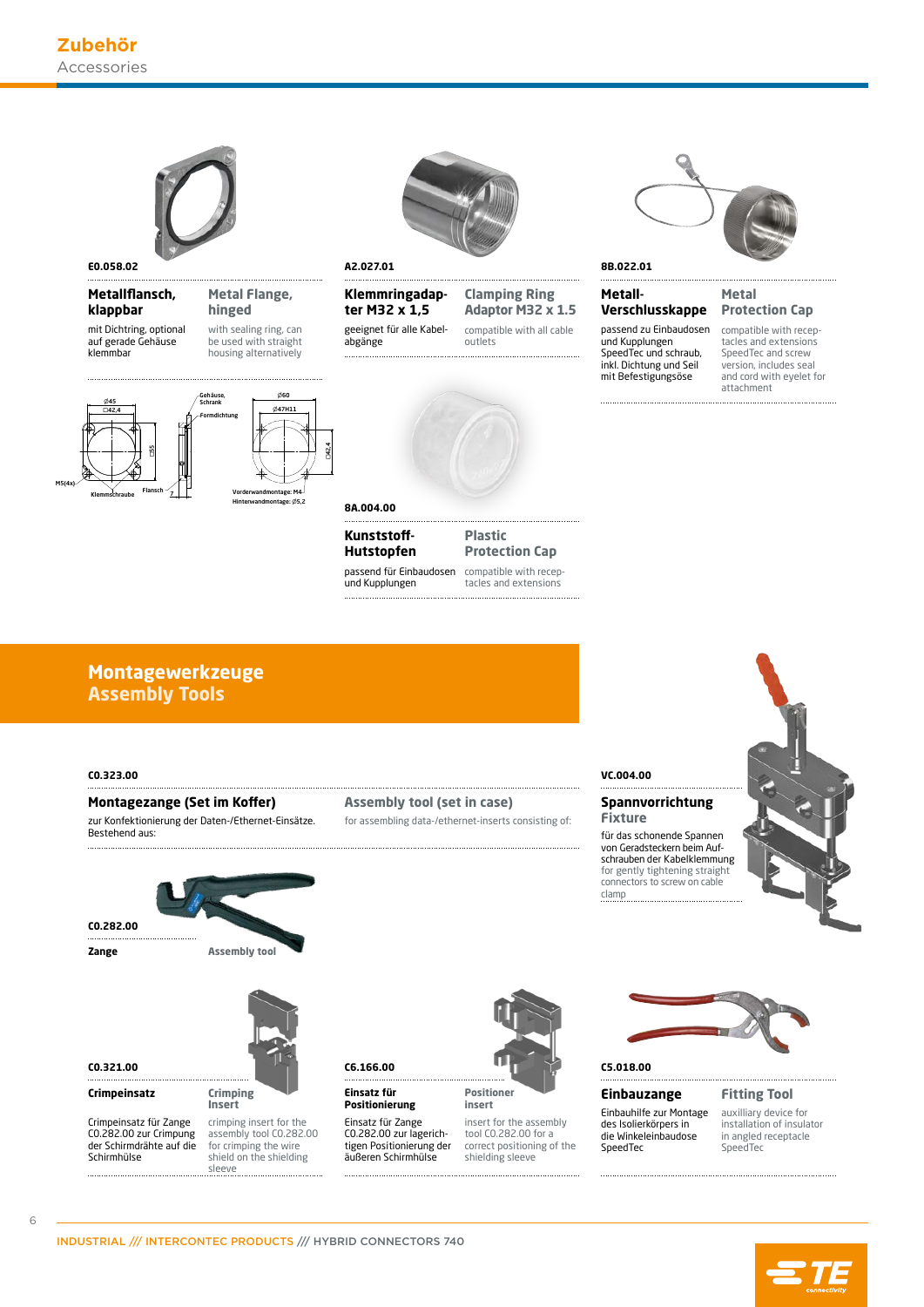# **Series 740**



#### **C0.324.00**

# **Digitale Crimpzange**

**Koffer mit htec-Locator für 0,6 mm,** and 2 mm htec-contacts schiedenen Kontakte können mit dem einstellbaren Locator verarbeitet werden. Stabile Ausführung, selbst kalibrierbar, im 1 mm und 2 mm htec-Kontakte

# **Digital Crimp Tool (Crimp Set with Locator) (Crimpset mit Locator)**

für Kontakte mit Aderquerschnitt for contacts wire gauge 0.03 -<br>von 0,03 - 2,5 mm². Die ver- 2.5 mm². The adjustable locator unit allows the processing of various contacts. Solid design, self-calibrating, with case and htec-locator for 0.6 mm, 1 mm



#### **C0.265.00**

enthalten

# **Locator für htec C0.325.00**

**htec C0.325.00** im Lieferumfang von C0.324.00 part of product contents of C0.324.00

**Locator for** 

| <b>Buchsen</b> Sockets | <b>Stifte</b> | <b>Pins</b> |
|------------------------|---------------|-------------|
| 60.270.11              | 61.242.11     |             |
| 60.279.11              | 61.253.11     |             |
| 60.278.11              | 61.252.11     |             |
| 60.216.11              | 61.221.11     |             |
|                        |               |             |



**C0.313.00**

#### **Digitale Akku-Crimpzange (Set im Koffer)**

für ∅ 3,6 mm Kontakte mit<br>Aderquerschnitt 1,5 - 16,0 mm², mit Ladegerät, Ersatzakku, Prüfdorn und Bedienungsanleitung. Set im Koffer. Passende Positionierungseinsätze siehe rechts

#### **Digital Battery Crimp Tool (Set in case)**

for ∅ 3.6 mm contacts, with wire<br>gauge 1.5 - 16.0 mm², charger,<br>spare rechargeable battery, test pin, and operating instructions. Set in case. For compatible positioning inserts see right



## **Crimpzange, groß**

für  $\oslash$  3,6 mm Kontakte, bis Aderquerschnitt 16 mm<sup>2 1)</sup> inkl. Positionierer. Zusätzlich werden die Positioniereinsätze C0.010.00 (bei Stecker und Kupplungen) und C0.247.00 (bei Winkeleinbaudosen) benötigt

1) Bei großen Querschnitten ab 10 mm² empfehlen wir die Verwendung der elektro-pneumatischen Crimpzange C0.313.00

#### **Crimp Tool, large**

for  $\emptyset$  3.6 mm contacts, max. wire gauge 16 mm<sup>2</sup> <sup>1</sup>, includes positioner. In addition you need the positioning inserts C0.010.00 (for plugs and extensions) and C0.247.00 (the angled receptacles)

<sup>1)</sup> for big size crimps from wire gauge<br>10 mm<sup>2</sup> we recommend to use the battery tool C0.313.00



#### **C0.010.00**

| Ø 3,6 mm Kontakte<br>lungen                        | Positioniereinsatz für<br>für Stecker und Kupp- | for $\varnothing$ 3.6 mm<br>and extensions | <b>Positioning Insert</b><br>contacts for plugs       |  |
|----------------------------------------------------|-------------------------------------------------|--------------------------------------------|-------------------------------------------------------|--|
| passend für Crimpzangen<br>C0.008.00 und C0.313.00 |                                                 |                                            | compatible with crimp tool<br>C0.008.00 and C0.313.00 |  |
| <b>Buchsen</b> Sockets                             |                                                 | <b>Stifte</b>                              | <b>Pins</b>                                           |  |
| 60.225.11                                          |                                                 | 61.039.11                                  |                                                       |  |
| 60.227.11                                          |                                                 | 61.040.11                                  |                                                       |  |
|                                                    |                                                 |                                            |                                                       |  |



#### **C0.247.00**

| Positioniereinsatz für<br>Ø 3,6 mm Kontakte<br>für Winkeleinbau-<br>dosen | <b>Positioning Insert</b><br>for $\varnothing$ 3.6 mm contacts<br>for angled receptacles |
|---------------------------------------------------------------------------|------------------------------------------------------------------------------------------|
| passend für Crimpzangen<br>C0.008.00 und C0.313.00                        | compatible with crimp tool<br>CO.008.00 and CO.313.00                                    |
| <b>Stifte</b><br><b>Pins</b>                                              |                                                                                          |
| 61.195.11                                                                 | 61.196.11                                                                                |



7